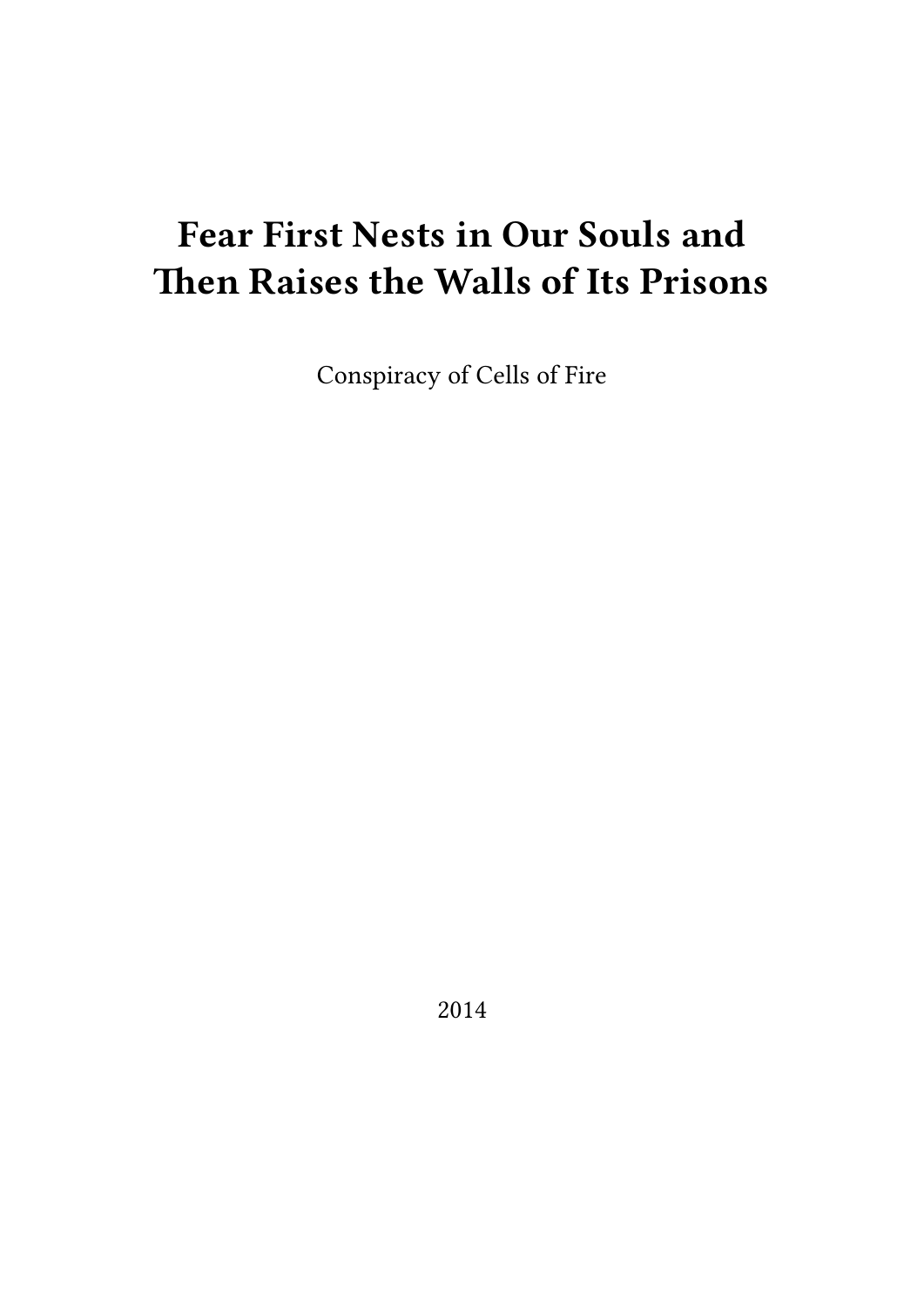# **Contents**

| II. The isolation of oblivion $\dots \dots \dots \dots \dots \dots \dots \dots \dots$                           |  |
|-----------------------------------------------------------------------------------------------------------------|--|
|                                                                                                                 |  |
| IV. From theory to action $\dots \dots \dots \dots \dots \dots \dots \dots \dots \dots \dots \dots \dots \dots$ |  |
|                                                                                                                 |  |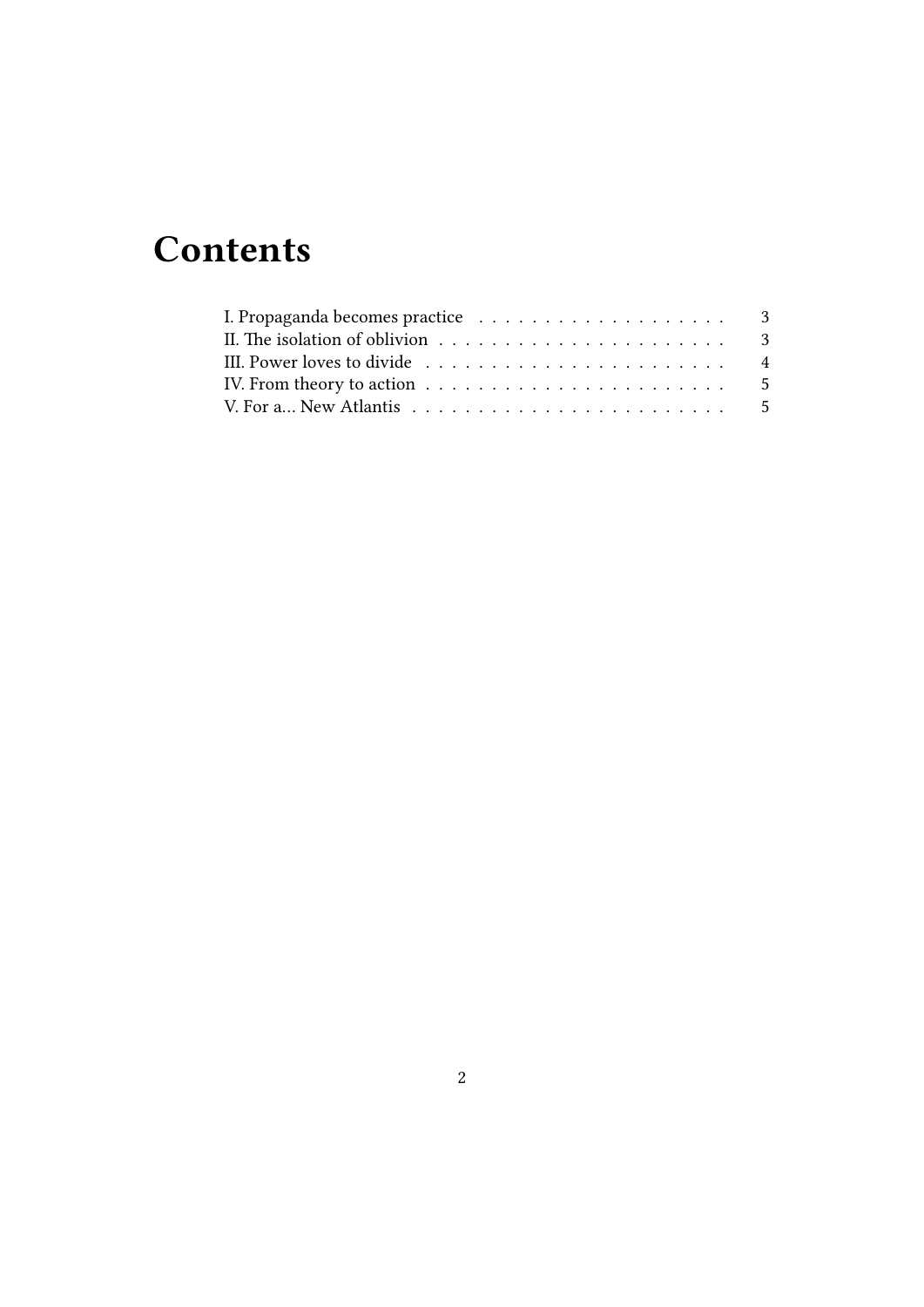*A provocation… The flight of Christodoulos Ksiros from prison and his return to the armed struggle.*

*Many lies… The tv monologue, which describes how things inside prison are, making them look like a movie. "Terrorists who run things in prison…"*

*"The members of CCF are bossing prison guards around"*

*"Terrorists celebrate new year's Eve and plan a prison escape."*

*The enemy… The contruction of a prison inside prison codenamed "maximum security prison, type C".*

*A truth… All of the world's locks are not enough to imprison our unfaltering decision to remain enemies of authority until the end…*

#### <span id="page-2-0"></span>**I. Propaganda becomes practice**

In recent months, journalists, as owners of the only truth, following the commands of authority, created a teriffying atmosphere. A television script of "truth", that talked about "bloodthirsty terrorists" and which was enriched with a provocative bounty of four million euros for every aspiring snitch, who would contribute to the arrest of the wanted persons. Behind that ommunicative tide of lies, the truth of repression made its appearance.

**Propaganda is followed by action…**

The police campaign started with dozens of evasions in the houses of comrades and other individuals of the anarchist movement. At the same time, the terror hysteria had already thrived and the time was right to test the proposition of staritng thr first Greek Guandanamo. A Guandanamo, which authority firstly seeks to apply in Domokos prison, then in every prison and then everywhere, in the streets, in the city squares, into the people's brains and souls. Because that is the target, indeed.

The fascist former judge, who runs the Ministry of Justice already pulls the strings, gaining the consent or even the applause of the tv public.

#### <span id="page-2-1"></span>**II. The isolation of oblivion**

The maximum security prison doesn't only mean more bars and thicker cement, which hides the sun. It is not only a legal poison that murders slowly and steadily the life of prisoners.

It is an experiment of amnesia. A scientific procedure, in order for the prisoners to forget and to be forgotten.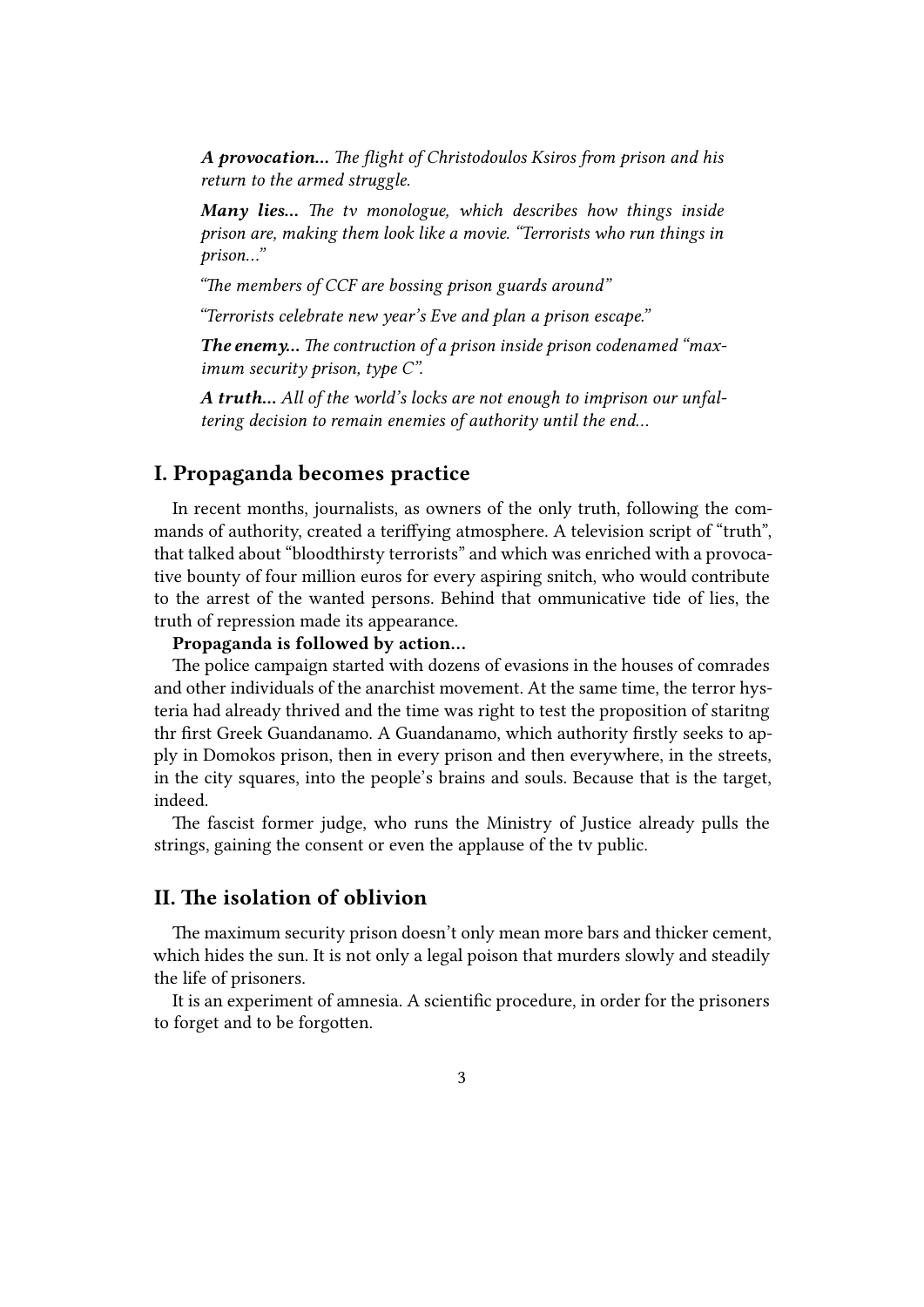The increase of the limit of jail time, the ban of permits, the sensory isolation by removing and reducing human contact with our loved ones aim to make us forget there is life. A life that goes beyond the walls of the prison yard. At the same time they are burrying us in maximum security cement tombs, they seek us to be defeated by oblivion.

More specifically, they want to lock the experience of the armed guerilla, to disconnect it from reality and to delete it, both as history and as an experience. Whatever is being forgotten, is doomed to die…

#### **III. Power loves to divide**

On March 27, 2014, prisoner **Ilia Kareli** was **murdered**, a few days after he stabbed a prison guard.

Kareli was beaten to death by cops and prison guards. He is not the first and will not be the last one who gets released inside a coffin. His case just couldn't be hidden behind excuses and lies.

Because everybody knows that prison, in its own way, is the **kingdom of death.** Death runs the prison, sometimes in a slow everyday manner through psychotropics and drugs and the blank pages of the diary and some other times in the form of bureaucratic statistics, lack of medical staff and dead-ends inside four walls.

At the same time fear runs the prisons with division as its partner. The punishment of the maximum security prisons divides the prisoners. There are the insubordinate-dangerous prisoners and the obedient ones, the "good" ones, the willing collaborators of the wardens and of the prosecutor. This is not something new, but now it is official. The draft bill about the maximum security prisons is clear. A prisoner that will help with information to prevent "terrorist actions" or the arrest of "terrorists" enjoys the state's petting namely he is being released and included in a witness protection program. The poison of suspicion runs through the prison's vains. The pimps have a new motive since the state can reward them with its own version of "freedom". But there is something even worse than pimp. The new maximum security prisons work as a disincentive. The law is clear. If the prosecutor considers a prisoner to be "dangerous", no matter what the "criminal offense" is, then he may automatically be characterized as a Type C prisoner and be transferred to maximum security prisons.

What does this mean behind the lines? Than anyone who claims the slightest of dignity inside the prison, from protesting against the living conditions to opposing the offensive behavior of the guards, he may be characterized as a "problem". So there is now a storage room for all annoying "problems". Those storages have a name… these are the maximum security prisons.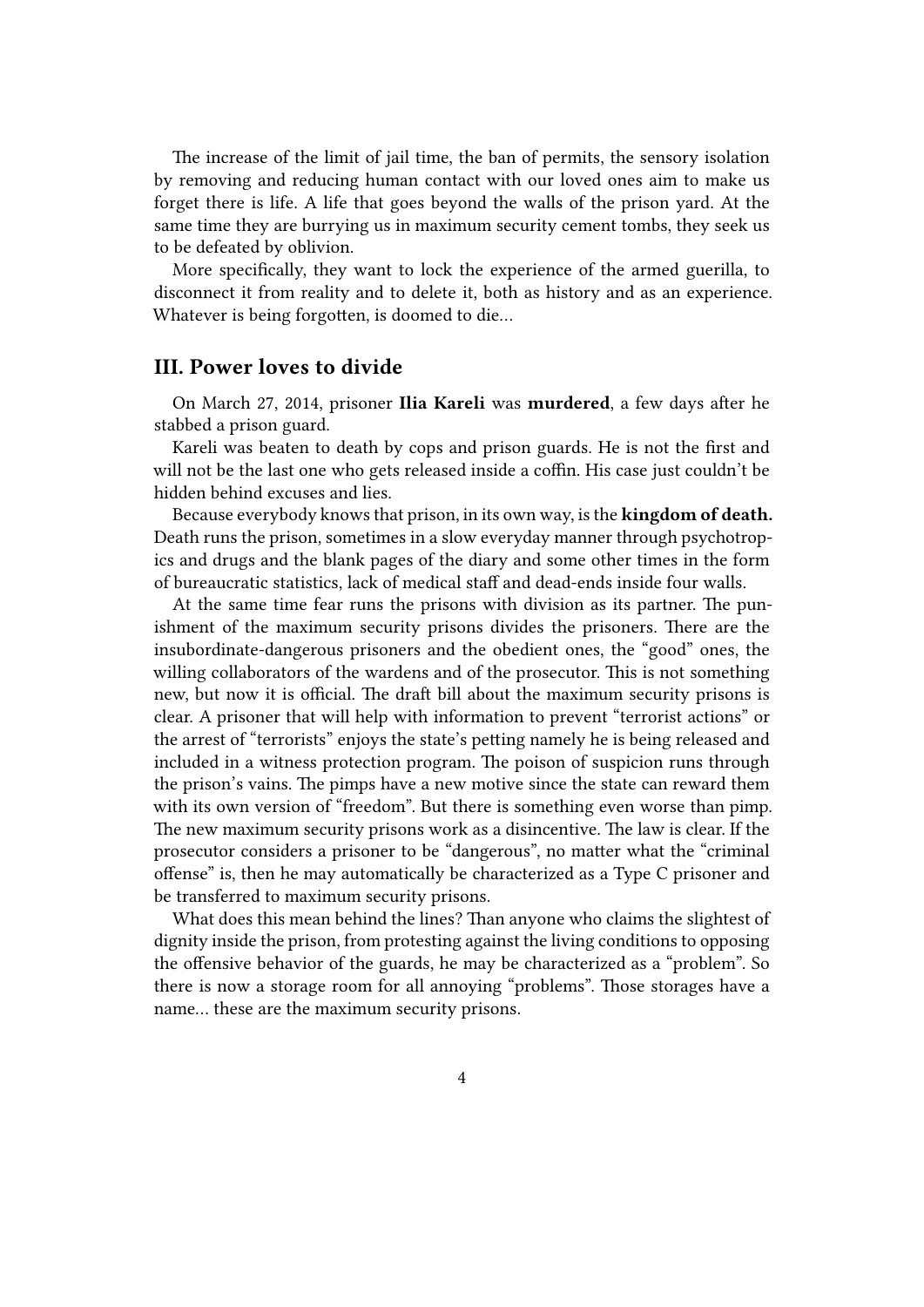**This way the heads of the prisons are trying to sink the prisoners in indifference and passivity. There is no lifeline for this sinking, only delusions that find shelter in silence.**

#### **IV. From theory to action**

We don't like analyses for the sake of analysis. Our wish is to break the surface of the problem and seek its extermination.

**It is a fact that Democracy is an iron fist with a velvet glove.** Now that the velvet glove is ragged only the iron is left. Authority as a whole has run out of promises and the only thing left are threats and punishment. Above the remains of the consumerist paradise, the petty happiness, the small property and the possession of objects, rises **the Law and Order Party**. The authority says "those that I cannot befool, at least I will intimidate…" So fear rules. The Conspiracy of Cells of Fire have made our intentions clear. **To terror you respond with terror.** The only way to dissipate fear and its tyranny is to transfer it in the enemy's yard. The **anarchist armed guerilla** through autonomous affinity cells that sometimes meet inside the **FAI** informal network and sometimes they don't is our response to the authority.

Of course for us who live in the land of captivity, there are few choices and they are often locked. **But in the difficulty lies the beauty of the struggle.**

Until we create "our own day" we often find ourselves in an intermediate state of struggle. Just like today, the moment that this text is being written, there are **protests** in almost all prisons in Greece against the fascist draft bill about the Type C prisons (by denying to be locked in at noon, prisoners' gatherings and slogans in the yards, abstention from meals etc).

We are aware of the contradictions that exist in protesting inside the prisons. To put it simply, for us even a golden prison is always a prison. What we want is not the amelioration of the living conditions in the prison, but the destruction of the prison itself. Certainly, the **intermediate struggles** can neither express us in full nor do they contain the amount of hate we feel against prisons. But in a state of captivity, even these short moments of rudimentary destabilization of the prison's normal functioning are, maybe, some necessary breathings that keep our promise alive, that **"our day will come…"**

## **V. For a… New Atlantis**

We know that every day dozens of insubordination actions meet, wishing to take down the world of authority. Through the ruins of the state and the society a new uncharted territory may rise, not in geographical terms, but with unlimited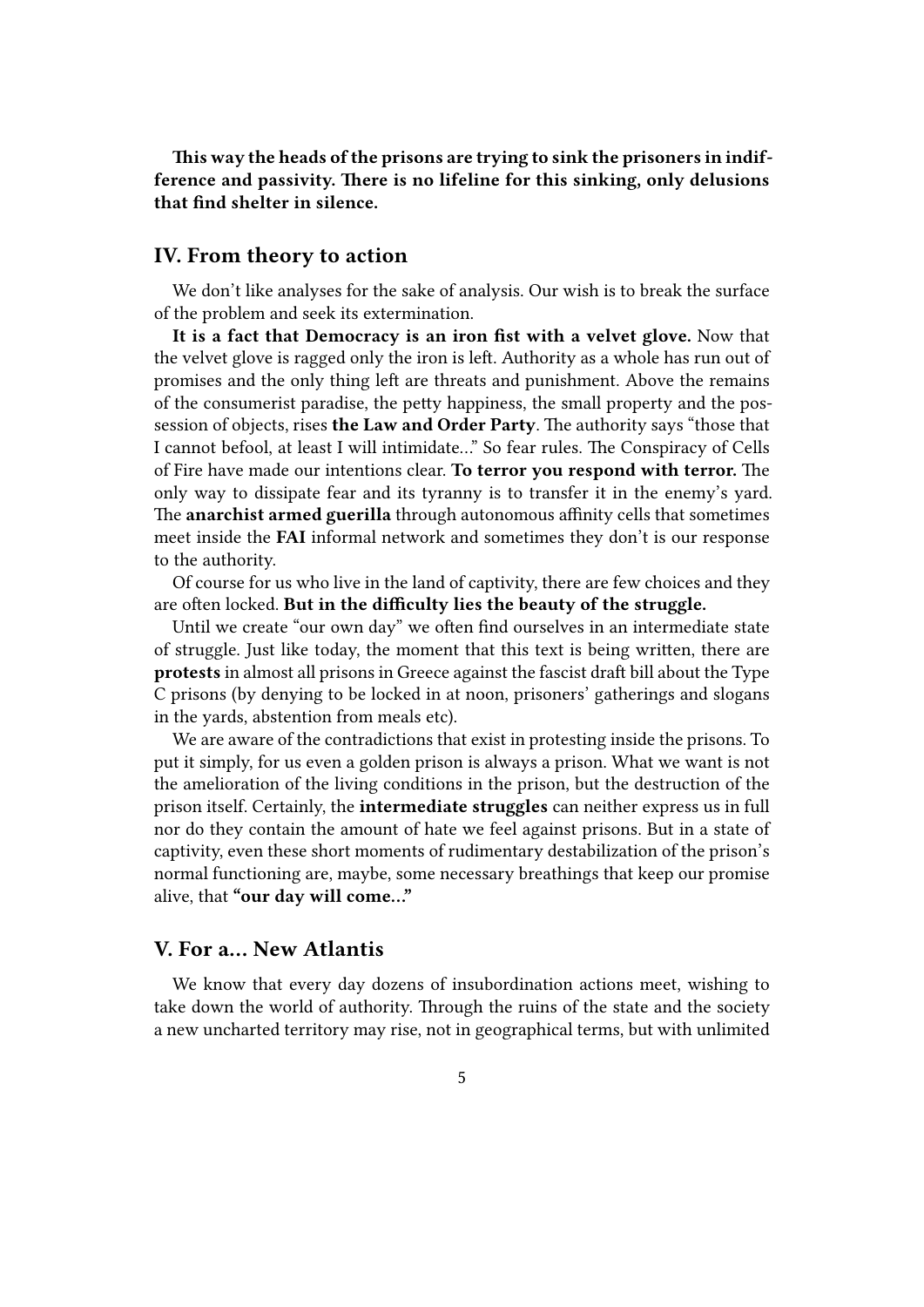freedom. In this **new Atlantis** there won't be an inch of ground for prisons and hangmen. Today from the prisons of Greece we send strength and solidarity to the imprisoned brothers and sisters around the world. Separately though we want to mention **Nicola** and **Alfredo (imprisoned for an action of FAI)** in the special wing of the italian prisons, where their mail is being censored and their texts confiscated by the police of… thought.

Comrades we are always by your side.

## **ACTION REPLACES TEARS**

#### **NOTHING LESS THAN EVERYTHING**

**Conspiracy of Cells of Fire FAI/IRF**

#### **Imprisoned Members Cell**

Korydallos Prisons

03/04/2014